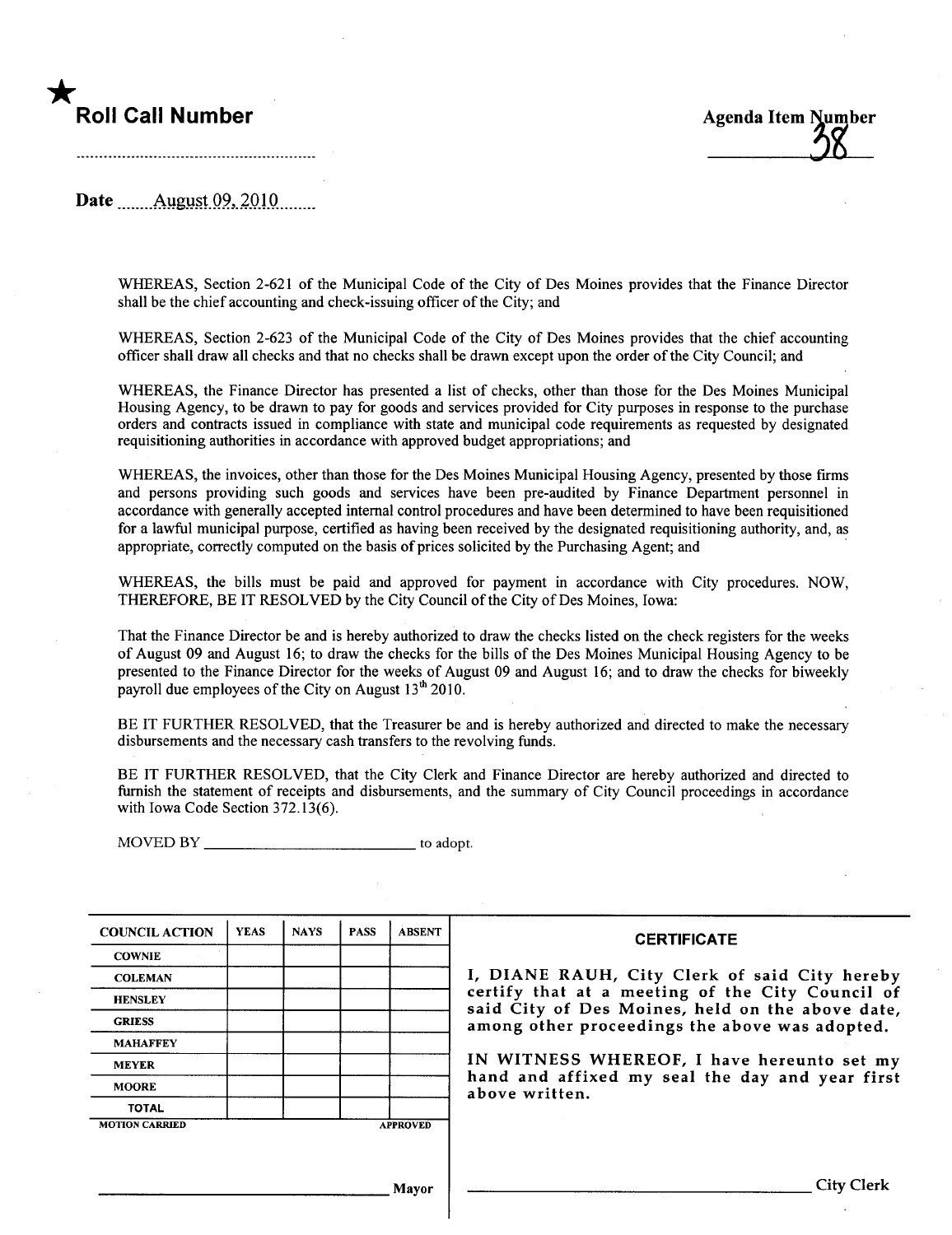## DES MOINES ENGINEERING DEPARTMENT<br>CONSTRUCTION CONTRACT PARTIAL PAYMENT REQUEST

### CITY OF DES MOINES  $\overline{C}$  $\overline{\phantom{a}}$  ,  $\overline{\phantom{a}}$ (Roll Call No. 10)

#### For Check Register of July 30,2010 As approved by City Council on July 26, 2010

July 27,2010 Page No. i

The City Engineer has certified that the work performed associated with the following listed construction contract partial payments has been constructed in substantial compliance with the plans and specifications, and hereby requests that the Finance Department process payment to the following contractors:

| <b>Activity ID</b> | <b>Project Title</b>                                                                                                    | Contractor                                                                                                                    | Partial<br>Payment<br>No. | Partial<br>Payment<br>Amount |  |  |  |
|--------------------|-------------------------------------------------------------------------------------------------------------------------|-------------------------------------------------------------------------------------------------------------------------------|---------------------------|------------------------------|--|--|--|
| 06-2009-006        | Southeast Connector Paving - S.W. 2nd Street to<br>S.E. 6th Street                                                      | Corell Contractor, Inc. &<br>Subsidiary<br>Grant S. Corell, President<br>1300 Lincoln Street<br>West Des Moines, IA 50265     | 13                        | \$277,477.85                 |  |  |  |
|                    | NHSX-U-1945(407)--8S-77                                                                                                 |                                                                                                                               |                           |                              |  |  |  |
| 06-2010-001        | E. Army Post Road/Douglas Avenue/41st & 42nd<br>Street Median Replacement                                               | Rocky Hurst Construction,<br>Inc.<br>Kaye L. Hurst, President<br>3412 SW 9th Street<br>P.O. Box 36443<br>Des Moines, IA 50315 | 3                         | \$20,720.45                  |  |  |  |
|                    | Contractor will pick up check at requisitioning department. Location City Hall. Please prepare a check to be picked up. |                                                                                                                               |                           |                              |  |  |  |
| 09-2010-002        | 2010 CDBG-Recovery Program Sidewalk<br>Replacement                                                                      | Ti-Zack Concrete, Inc.<br>Steve J. Rutt, President<br>39352 221st Avenue<br>Le Center, MN 56057                               | 01                        | \$218,328.84                 |  |  |  |
|                    | CDBGR2009003                                                                                                            |                                                                                                                               |                           |                              |  |  |  |
| 12-2007-003        | Southeast Connector - Des Moines River Bridge<br>with Levee, Sanitary Sewer, and Water Main<br>Relocation               | United Contractors, Inc. and<br>Subsidiaries<br>Gary B. Sandquist, President<br>6678 N.W. 62nd Avenue<br>Johnston, IA 50131   | 43                        | \$243,813.87                 |  |  |  |
|                    | NHSX-U-1945(402)--8S-77, NHSX-U-1945(403)--8S-77, NHSX-U-1945(405)--8S-77                                               |                                                                                                                               |                           |                              |  |  |  |
| Requested by:      |                                                                                                                         |                                                                                                                               | M <sub>1</sub>            |                              |  |  |  |

Gle Brewer

Des Moines City Engineer

Allen McKinley Des Moines Finance Director

cc: City Clerk

 $\frac{2}{3}$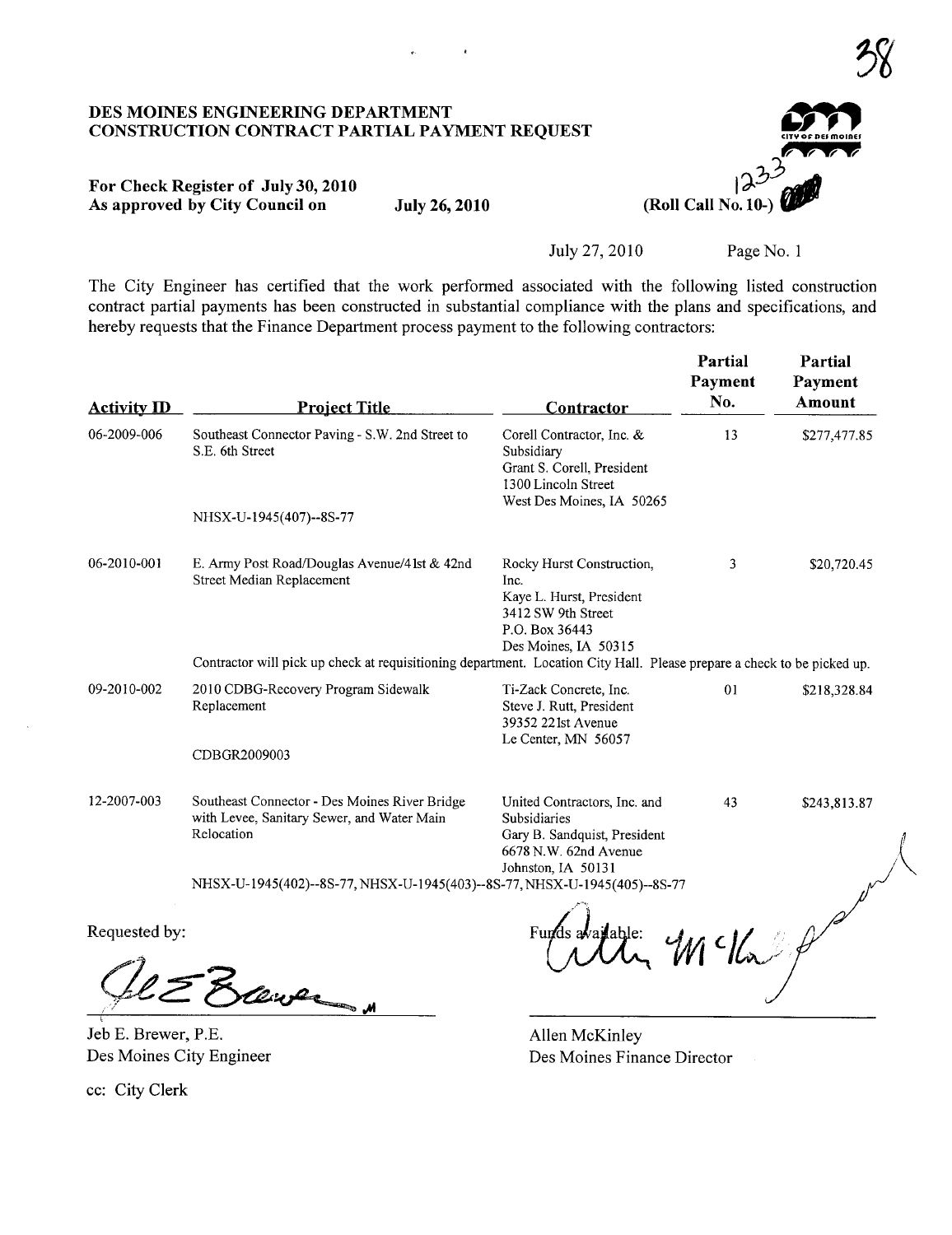#### DES MOINES ENGINEERING DEPARTMENT CONSTRUCTION CONTRACT PARTIAL PAYMENT REQUEST

#### For Check Register of August 6,2010 As approved by City Council on July 26, 2010 (Roll Call No. 10-1233)

August 03, 2010 Page No.1

The City Engineer has certified that the work performed associated with the following listed construction contract partial payments has been constructed in substantial compliance with the plans and specifications, and hereby requests that the Finance Department process payment to the following contractors:

| <b>Activity ID</b> | <b>Project Title</b>                                                                                 | <b>Contractor</b>                                                                                                              | Partial<br>Payment<br>No. | Partial<br>Payment<br>Amount |
|--------------------|------------------------------------------------------------------------------------------------------|--------------------------------------------------------------------------------------------------------------------------------|---------------------------|------------------------------|
| 06-2006-002        | 2nd Avenue Resurfacing - Grand Avenue to<br>University Avenue                                        | Grimes Asphalt & Paving<br>Corp.<br>J. M. Yonker, President<br>1001 SE 37th Street<br>Grimes, IA 50111                         | 07                        | \$24,892.45                  |
|                    | STP-U-1945(707)--70-77                                                                               |                                                                                                                                |                           |                              |
| 06-2007-002        | E. McKinley Avenue Widening - South Union Street Reilly Construction Co., Inc.<br>to S.E. 5th Street | Chris R. Reilly, President<br>110 Main Street<br>PO Box 99<br>Ossian, IA 52161                                                 | 05                        | \$282,721.35                 |
|                    | ESL-1945(757)--7S-77                                                                                 |                                                                                                                                |                           |                              |
| 06-2009-005        | Army Post Road Widening - S.W. 9th Street to S.E.<br>5th Street                                      | Reilly Construction Co., Inc.<br>Chris R. Reilly, President<br>110 Main Street<br>PO Box 99                                    | 05                        | \$236,919.19                 |
|                    | CS-TSF-1945(713)--85-77, CS-TSF-1945(731)--85-77, ESL-1945(758)--7S-77                               | Ossian, IA 52161                                                                                                               |                           |                              |
| 07-2008-002        | 13th Street & Jefferson Avenue Overflow<br>Elimination                                               | Van Hauen & Associates,<br>Inc.<br>Brian Tancos, President<br>1205 SW 37th Street<br>Grimes, IA 50111                          | 16                        | \$15,707.21                  |
| 07-2010-002        | Highland Hills Sanitary Sewer Lining                                                                 | Insituform Technologies<br>USA, Inc.<br>J. Joseph Burgess, President<br>& CEO<br>17988 Edison Avenue<br>Chesterfield, MO 63005 | 02                        | \$312,134.47                 |
|                    | 08-DRI-207                                                                                           |                                                                                                                                |                           |                              |
| 11-2010-011        | Riverwalk - North of Armory Building                                                                 | Alliance Construction Group,<br><b>LLC</b><br>Dustin Jones, President<br>3100 SE Enterprise Drive<br>Grimes, IA 50111          | 02                        | \$32,656.87                  |
|                    | SRT-1945(762)--9H-77                                                                                 |                                                                                                                                |                           |                              |

 $\mathcal{C}$  .  $\mathcal{C}$  of  $\mathcal{C}$